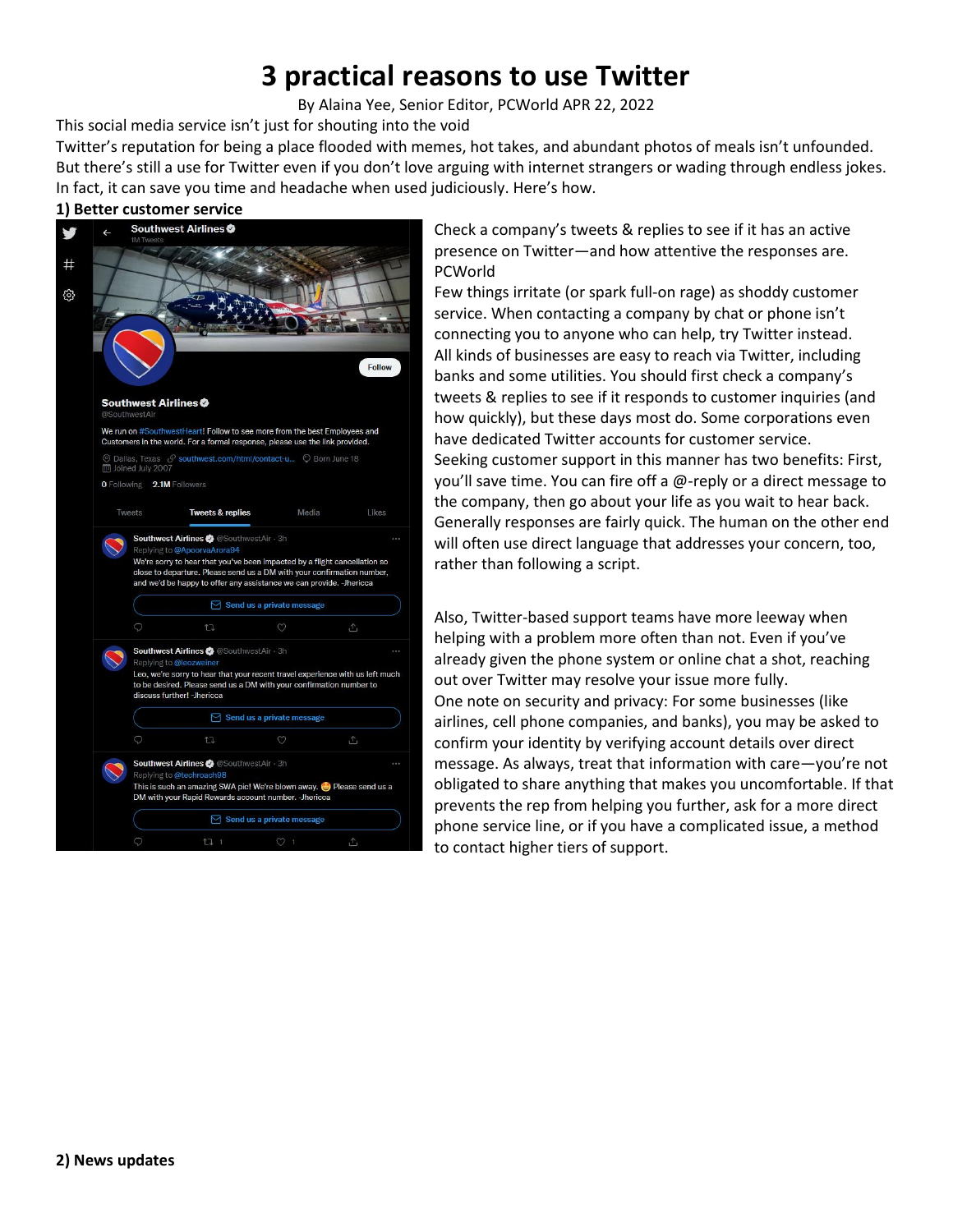

Twitter is a great tool for staying up to date—and not just with breaking news, but daily commute info, advances in fields or topics that interest you, and public figures. A fine line does exist between speculation and actual news, so choose the accounts you follow wisely. Local news agencies are a great place to start, as they provide updates on your area while also passing on the hottest national news. You can follow several outlets to get the kind of coverage you seek. Even radio stations have a Twitter presence—for example, KCBS, one of the SF Bay Area's best sources for regular updates on traffic and public transit, [tweets out its valuable alerts.](https://go.redirectingat.com/?id=111346X1569483&url=https://twitter.com/kcbsamfmtraffic?lang=en&xcust=2-1-632753-1-0-0&sref=https://www.pcworld.com/article/632753/3-reasons-for-normal-people-to-use-twitter.html)

Of course, you can hear the latest straight from the horse's mouth on Twitter, too. Continuing with the news and commute theme in California, our state's highway [patrol](https://go.redirectingat.com/?id=111346X1569483&url=https://twitter.com/CHP_GoldenGate&xcust=2-1-632753-1-0-0&sref=https://www.pcworld.com/article/632753/3-reasons-for-normal-people-to-use-twitter.html) posts information about traffic conditions, with specific accounts for different regions.

When choosing accounts to follow, be sure you have the official account by looking for a verified mark next to the name. (It's a small checkmark inside a circle with scalloped edges.) Parody and duplicate accounts sometimes exist, so looking for that symbol ensures you've got the right agency or person, especially if you start keeping up with individuals like reporters and notable figures in science or medicine.

#### **3) Bargain hunting**



Many resources exist for finding the lowest prices on goods and gear—websites, forums, email newsletters, Reddit, Discord, and more—and you can include Twitter on that list, too. All kinds of accounts are dedicated to spotting and passing on

deals to the public. The platform aggregates a variety of sources: deal websites staffed by dozens of people, crowdsourced deal sites, individuals who always have the inside scoop. They're all gathered in this one spot. Businesses sometimes also advertise coupon codes and special promos through their Twitter accounts, too.

The best strategy for deal hunting on Twitter is to stay organized. At minimum, make use of **[Twitter Lists](https://go.redirectingat.com/?id=111346X1569483&url=https://help.twitter.com/en/using-twitter/twitter-lists&xcust=2-1-632753-1-0-0&sref=https://www.pcworld.com/article/632753/3-reasons-for-normal-people-to-use-twitter.html)**, so that you're not blasted by a firehose of nonstop information. Pair that with [Tweetdeck,](https://go.redirectingat.com/?id=111346X1569483&url=https://tweetdeck.twitter.com/&xcust=2-1-632753-1-0-0&sref=https://www.pcworld.com/article/632753/3-reasons-for-normal-people-to-use-twitter.html) a desktop-based interface that lets you see multiple lists at one time, and you'll be able to skim through the info much easier. You can also enable push notifications for select accounts if you want immediate notice of every tweet (aka bargain), but that can get spammy—this strategy is best paired with a service like IFTTT, which you can use to filter for keywords and push only tweets that match those terms to you.

Some people make it their livelihood to help you find the best deals and hard-to-get items. For example, Wario64 is an excellent source for PS5 and Xbox console availability. PCWorld

#### **Bonus: Tips for a better Twitter experience**